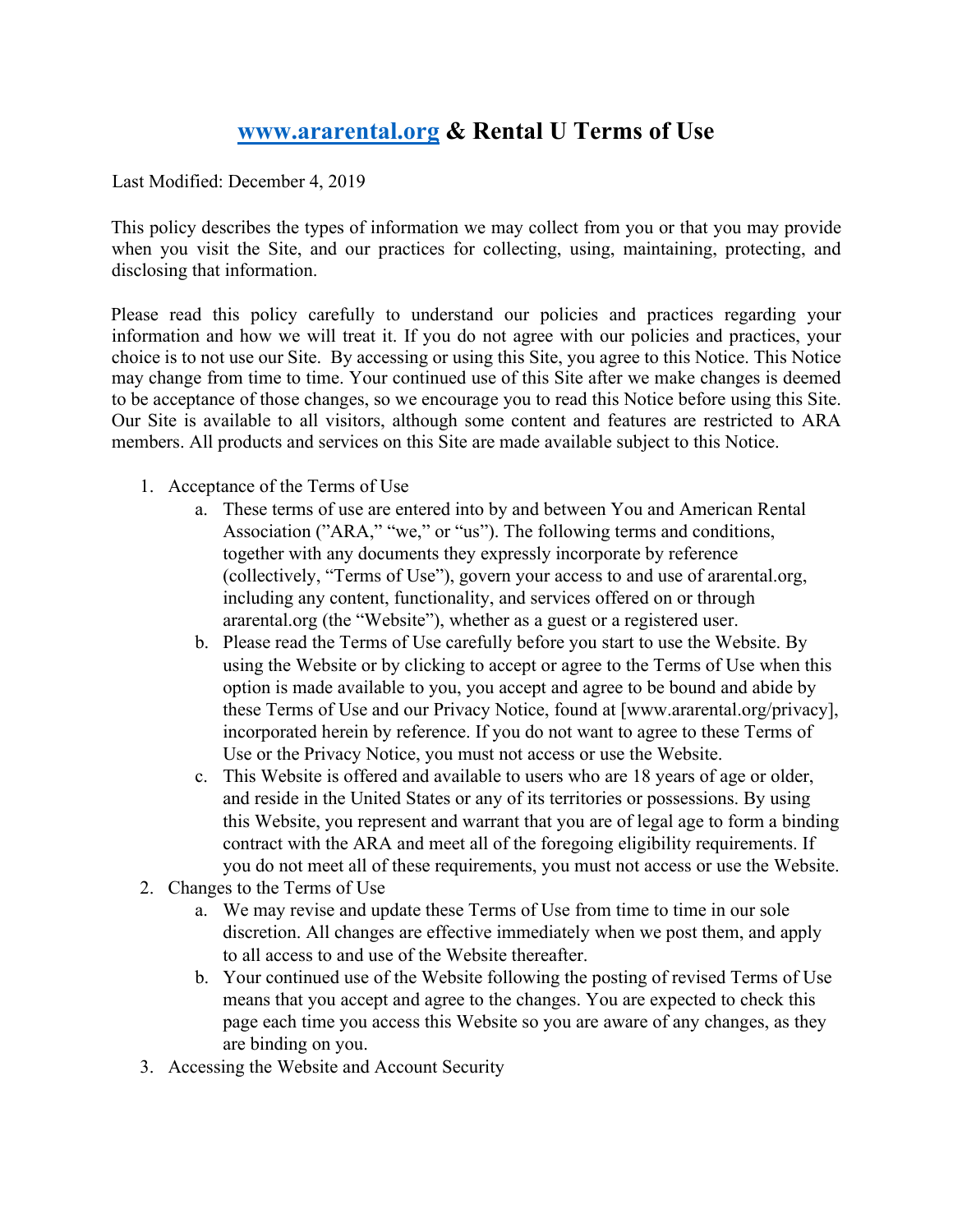- a. We reserve the right to withdraw or amend this Website, and any service or material we provide on the Website, in our sole discretion without notice. We will not be liable if for any reason all or any part of the Website is unavailable at any time or for any period. From time to time, we may restrict access to some parts of the Website, or the entire Website, to users, including registered users.
- b. You are responsible for both:
	- i. Making all arrangements necessary for you to have access to the Website.
	- ii. Ensuring that all persons who access the Website through your internet connection are aware of these Terms of Use and comply with them.
- c. To access the Website or some of the resources it offers, you may be asked to provide certain registration details or other information. It is a condition of your use of the Website that all the information you provide on the Website is correct, current, and complete. You agree that all information you provide to register with this Website or otherwise, including, but not limited to, through the use of any interactive features on the Website, is governed by ou[r Privacy Notice,](http://www.ararental.org/privacy) and you consent to all actions we take with respect to your information consistent with our Privacy Notice.
- d. If you choose, or are provided with, a user name, password, or any other piece of information as part of our security procedures, you must treat such information as confidential, and you must not disclose it to any other person or entity. You also acknowledge that your account is personal to you and agree not to provide any other person with access to this Website or portions of it using your user name, password, or other security information. You agree to notify us immediately of any unauthorized access to or use of your user name or password or any other breach of security. You also agree to ensure that you exit from your account at the end of each session. You should use particular caution when accessing your account from a public or shared computer so that others are not able to view or record your password or other personal information.
- e. ARA is not liable for your losses caused by an unauthorized use of your account, You may be liable for the losses of ARA or others due to unauthorized use.
- f. We have the right to disable any user name, password, or other identifier, whether chosen by you or provided by us, at any time in our sole discretion for any or no reason, including if, in our opinion, you have violated any provision of these Terms of Use.

#### **What We Own**

- 1. Intellectual Property Rights
	- a. The Website and its entire contents, features, and functionality (including but not limited to all information, software, text, displays, images, video, and audio, and the design, selection, and arrangement thereof) are owned by the ARA, its licensors, or other providers of such material and are protected by United States and international copyright, trademark, patent, trade secret, and other intellectual property or proprietary rights laws.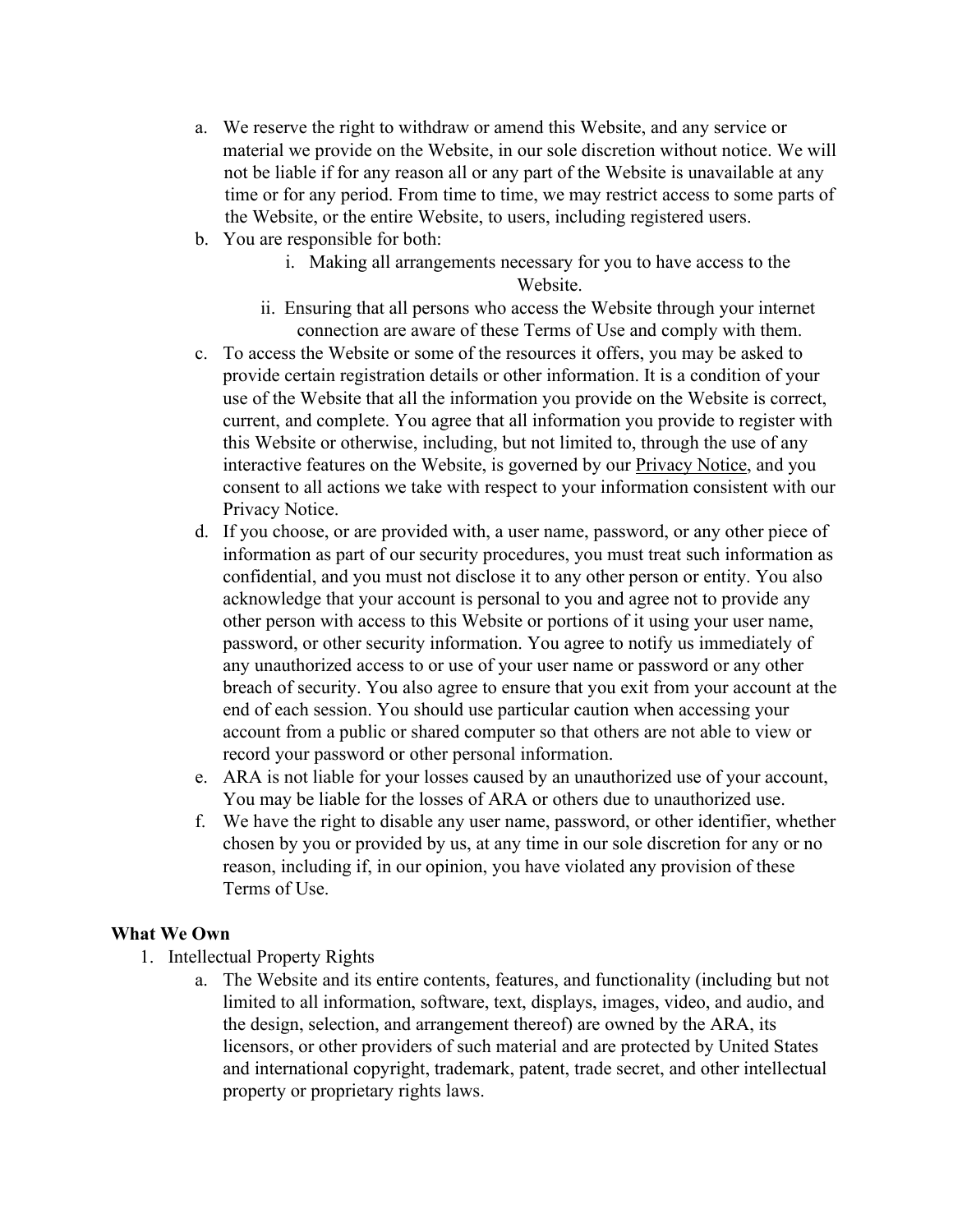- b. These Terms of Use permit you to use the Website for your personal, noncommercial use only. You must not reproduce, distribute, modify, create derivative works of, publicly display, publicly perform, republish, download, store, or transmit any of the material on our Website, except as follows:
	- i. Your computer may temporarily store copies of such materials in RAM incidental to your accessing and viewing those materials.
	- ii. You may store files that are automatically cached by your Web browser for display enhancement purposes.
	- iii. You may print or download one copy of a reasonable number of pages of the Website for your own personal, non-commercial use and not for further reproduction, publication, or distribution.
	- iv. If we provide desktop, mobile, or other applications for download, you may download a single copy to your computer or mobile device solely for your own personal, non-commercial use, provided you agree to be bound by our end user license agreement for such applications.
	- v. If we provide social media features with certain content, you may take such actions as are enabled by such features.

## 2. Trademarks

a. The ARA name, ARA logo, and all related names, logos, product and service names, designs, and slogans of ARA are trademarks of ARA or its affiliates or licensors. You must not use such marks without the prior written permission of ARA. All other names, logos, product and service names, designs, and slogans on this Website are the trademarks of their respective owners.

## **What You Can't Do**

- a. You must not
	- i. Alter or modify any part of the Website.
	- ii. Modify copies of any materials from this site.
	- iii. Use any illustrations, photographs, video or audio sequences, or any graphics separately from the accompanying text.
	- iv. Delete or alter any copyright, trademark, or other proprietary rights notices from copies of materials from this site.
	- v. You must not access or use for any commercial purposes any part of the Website or any services or materials available through the Website.
- b. If you wish to make any use of material on the Website other than that set out in this section, please address your request to: webmaster@ararental.org.
- c. If you print, copy, modify, download, or otherwise use or provide any other person with access to any part of the Website in breach of the Terms of Use, your right to use the Website will stop immediately and you must, at our option, return or destroy any copies of the materials you have made. No right, title, or interest in or to the Website or any content on the Website is transferred to you, and all rights not expressly granted are reserved by the ARA. Any use of the Website not expressly permitted by these Terms of Use is a breach of these Terms of Use and may violate copyright, trademark, and other laws.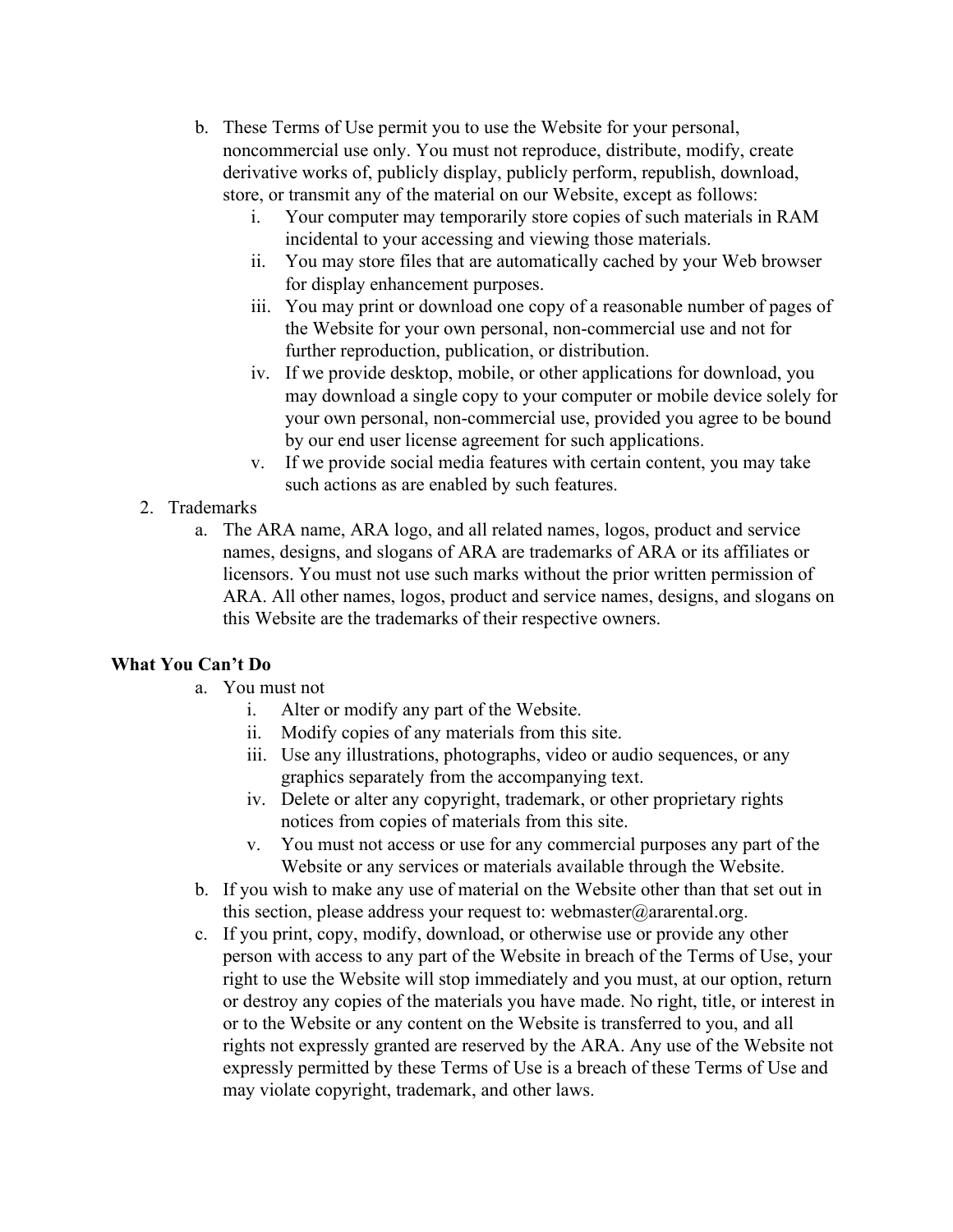- d. Prohibited Uses
	- a. You may use the Website only for lawful purposes and in accordance with these Terms of Use. You agree not to use the Website:
		- i. In any way that violates any applicable federal, state, local, or international law or regulation (including, without limitation, any laws regarding the export of data or software to and from the US or other countries).
		- ii. For the purpose of exploiting, harming, or attempting to exploit or harm minors in any way by exposing them to inappropriate content, asking for personally identifiable information, or otherwise.
		- iii. To send, knowingly receive, upload, download, use, or re-use any material that does not comply with the Content Standards set out in these Terms of Use.
		- iv. To transmit, or procure the sending of, any advertising or promotional material without our prior written consent, including any "junk mail," "chain letter," "spam," or any other similar solicitation.
		- v. To impersonate or attempt to impersonate ARA, an ARA employee, another user, or any other person or entity (including, without limitation, by using email addresses or screen names associated with any of the foregoing).
		- vi. To engage in any other conduct that restricts or inhibits anyone's use or enjoyment of the Website, or which, as determined by us, may harm ARA or users of the Website, or expose them to liability.
	- b. Additionally, you agree not to:
		- i. Use the Website in any manner that could disable, overburden, damage, or impair the site or interfere with any other party's use of the Website, including their ability to engage in real time activities through the Website.
		- ii. Use any robot, spider, or other automatic device, process, or means to access the Website for any purpose, including monitoring or copying any of the material on the Website.
		- iii. Use any manual process to monitor or copy any of the material on the Website, or for any other purpose not expressly authorized in these Terms of Use, without our prior written consent.
		- iv. Use any device, software, or routine that interferes with the proper working of the Website.
		- v. Introduce any viruses, Trojan horses, worms, logic bombs, or other material that is malicious or technologically harmful.
		- vi. Attempt to gain unauthorized access to, interfere with, damage, or disrupt any parts of the Website, the server on which the Website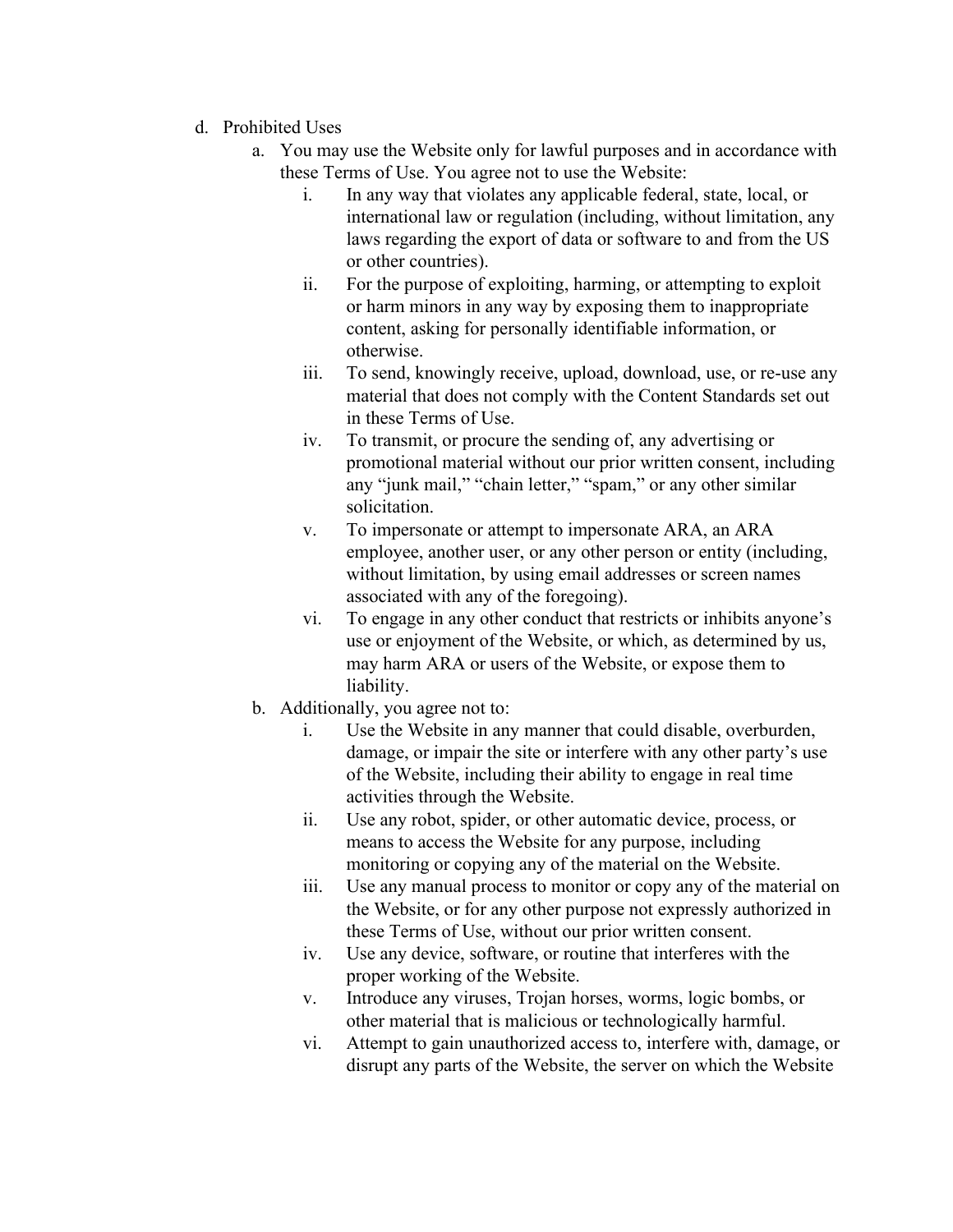is stored, or any server, computer, or database connected to the Website.

- vii. Attack the Website via a denial-of-service attack or a distributed denial-of-service attack.
- viii. Circumvent, disable, or interfere with any security-related features of the Website, or otherwise attempt to interfere with the proper working of the Website.

#### **How You Can Participate**

- 1. User Contributions
	- a. The Website may contain message boards, chat rooms, personal web pages or profiles, forums, bulletin boards, and other interactive features (collectively, "Interactive Services") that allow users to post, submit, publish, display, or transmit to other users or other persons (hereinafter, "post") content or materials, including text, graphics, photos, sound, music, videos, and any combination thereof (collectively, "User Contributions") on or through the Website.
	- b. All User Contributions must comply with the Content Standards set out in these Terms of Use.
	- c. Any User Contribution you post to the site will be considered non-confidential and non-proprietary.
	- d. By providing any User Contribution on the Website:

i. You grant us and our affiliates and service providers, and each of their and our respective licensees, successors, and assigns a worldwide, nonexclusive, royalty-free, transferable and sublicensable license to use, reproduce, distribute, display, perform, and prepare derivative works of any User Contribution in any media format and through any media channels in connection with the Website pursuant to these Terms of Use, and otherwise disclose to third parties any such material for any purpose. ii. You grant to each user of the Website a non-exclusive license to access, use, and display User Contributions as permitted through the Website, and under these Terms of Use.

- e. You represent and warrant that:
	- i. You own or control all rights in and to the User Contributions and have the right to grant the license granted above to us and our affiliates and service providers, and each of their and our respective licensees, successors, and assigns.
	- ii. All of your User Contributions do and will comply with these Terms of Use.
- f. You are responsible for ensuring that any User Contributions you submit or contribute meet the requirements of these Terms of Use.
- g. We are not responsible or liable to any third party for the content or accuracy of any User Contributions posted by you or any other user of the Website.
- 2. Monitoring and Enforcement; Termination
	- a. We have the right to: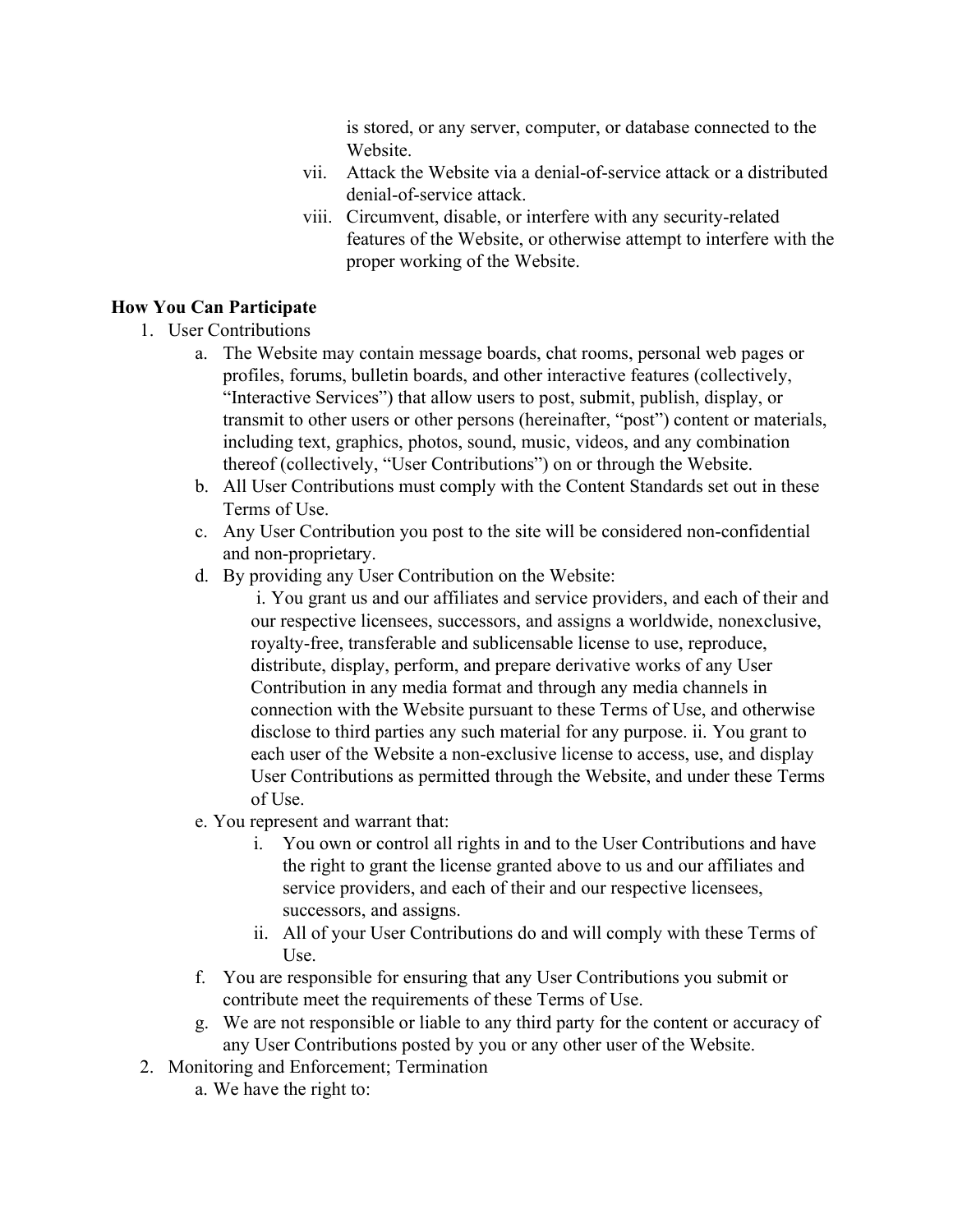- i. Remove or refuse to post any User Contributions for any or no reason in our sole discretion.
- ii. Take any action with respect to any User Contribution that we deem necessary or appropriate in our sole discretion, including if we believe that such User Contribution violates the Terms of Use, including the Content Standards, infringes any intellectual property right or other right of any person or entity, threatens the personal safety of users of the Website or the public, or could create liability for ARA.
- iii. Disclose your identity or other information about you to any third party who claims that material posted by you violates their rights, including their intellectual property rights or their right to privacy.
- iv. Take appropriate legal action, including without limitation, referral to law enforcement, for any illegal or unauthorized use of the Website.
- v. Terminate or suspend your access to all or part of the Website for any or no reason, including without limitation, any violation of these Terms of Use.
- b. Without limiting the foregoing, we have the right to cooperate fully with any law enforcement authorities or court order requesting or directing us to disclose the identity or other information of anyone posting any materials on or through the Website. YOU WAIVE AND HOLD HARMLESS ARA AND ITS AFFILIATES, LICENSEES, AND SERVICE PROVIDERS FROM ANY CLAIMS RESULTING FROM ANY ACTION TAKEN BY ANY OF THE FOREGOING PARTIES DURING, OR TAKEN AS A CONSEQUENCE OF, INVESTIGATIONS BY EITHER SUCH PARTIES OR LAW ENFORCEMENT AUTHORITIES.
- c. However, we do not undertake to review all material before it is posted on the Website, and cannot ensure prompt removal of objectionable material after it has been posted. Accordingly, we assume no liability for any action or inaction regarding transmissions, communications, or content provided by any user or third party. We have no liability or responsibility to anyone for performance or nonperformance of the activities described in this section.
- 3. Content Standards (contribution cont'd)
	- a. These content standards apply to any and all User Contributions and use of Interactive Services. User Contributions must in their entirety comply with all applicable federal, state, local, and international laws and regulations. Without limiting the foregoing, User Contributions must not:
		- i. Contain any material that is defamatory, obscene, indecent, abusive, offensive, harassing, violent, threatening, harmful, dangerous, hateful, inflammatory, or otherwise objectionable.
		- ii. Promote sexually explicit or pornographic material, violence, or discrimination based on race, sex, religion, nationality, disability, sexual orientation, or age.
		- iii. Infringe any patent, trademark, trade secret, copyright, or other intellectual property or other rights of any other person.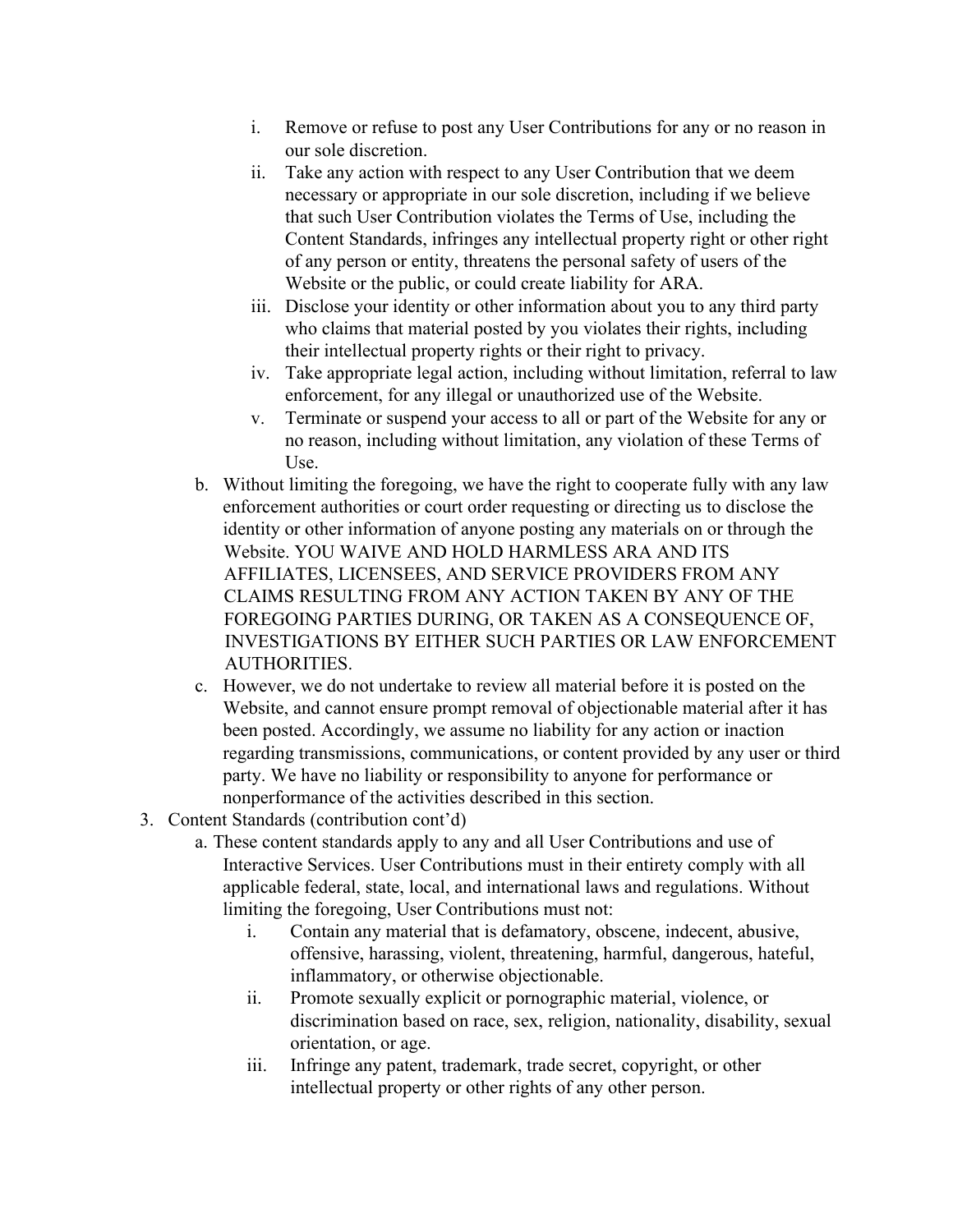- iv. Violate the legal rights (including the rights of publicity and privacy) of others or contain any material that could give rise to any civil or criminal liability under applicable laws or regulations or that otherwise may be in conflict with these Terms of Use and ou[r Privacy Notice.](http://www.ararental.org/privacy)
- v. Be likely to deceive any person.
- vi. Promote any illegal activity, or advocate, promote, or assist any unlawful act.
- vii. Cause annoyance, inconvenience, or needless anxiety or be likely to upset, embarrass, alarm, or annoy any other person.
- viii. Impersonate any person, or misrepresent your identity or affiliation with any person or organization.
- ix. Involve commercial activities or sales, such as contests, sweepstakes, and other sales promotions, barter, or advertising.
- x. Give the impression that they emanate from or are endorsed by us or any other person or entity, if this is not the case.

## **Your Rights**

- 4. Copyright Infringement (copyright information)
	- a. If you believe that any User Contributions violate your copyright, please see our Copyright Policy for instructions on sending us a notice of copyright infringement. It is the policy of ARA to terminate the user accounts of repeat infringers.
- 5. Copyright Policy
	- a. Reporting Claims of Copyright Infringement
		- i. We will respond to notices of alleged copyright infringement that comply with applicable law. If you believe any materials accessible on or from the Website infringe your copyright, you may request removal of those materials (or access to them) from the Website by submitting written notification to our copyright agent designated below. In accordance with the Online Copyright Infringement Liability Limitation Act of the Digital Millennium Copyright Act (17 U.S.C. § 512) ("DMCA"), the written notice (the "DMCA Notice") must include substantially the following:
			- 1. Your physical or electronic signature.
			- 2. Identification of the copyrighted work you believe to have been infringed or, if the claim involves multiple works on the Website, a representative list of such works.
			- 3. Identification of the material you believe to be infringing in a sufficiently precise manner to allow us to locate that material.
			- 4. Adequate information by which we can contact you (including your name, postal address, telephone number, and, if available, email address).
			- 5. A statement that you have a good faith belief that use of the copyrighted material is not authorized by the copyright owner, its agent, or the law.
			- 6. A statement that the information in the written notice is accurate.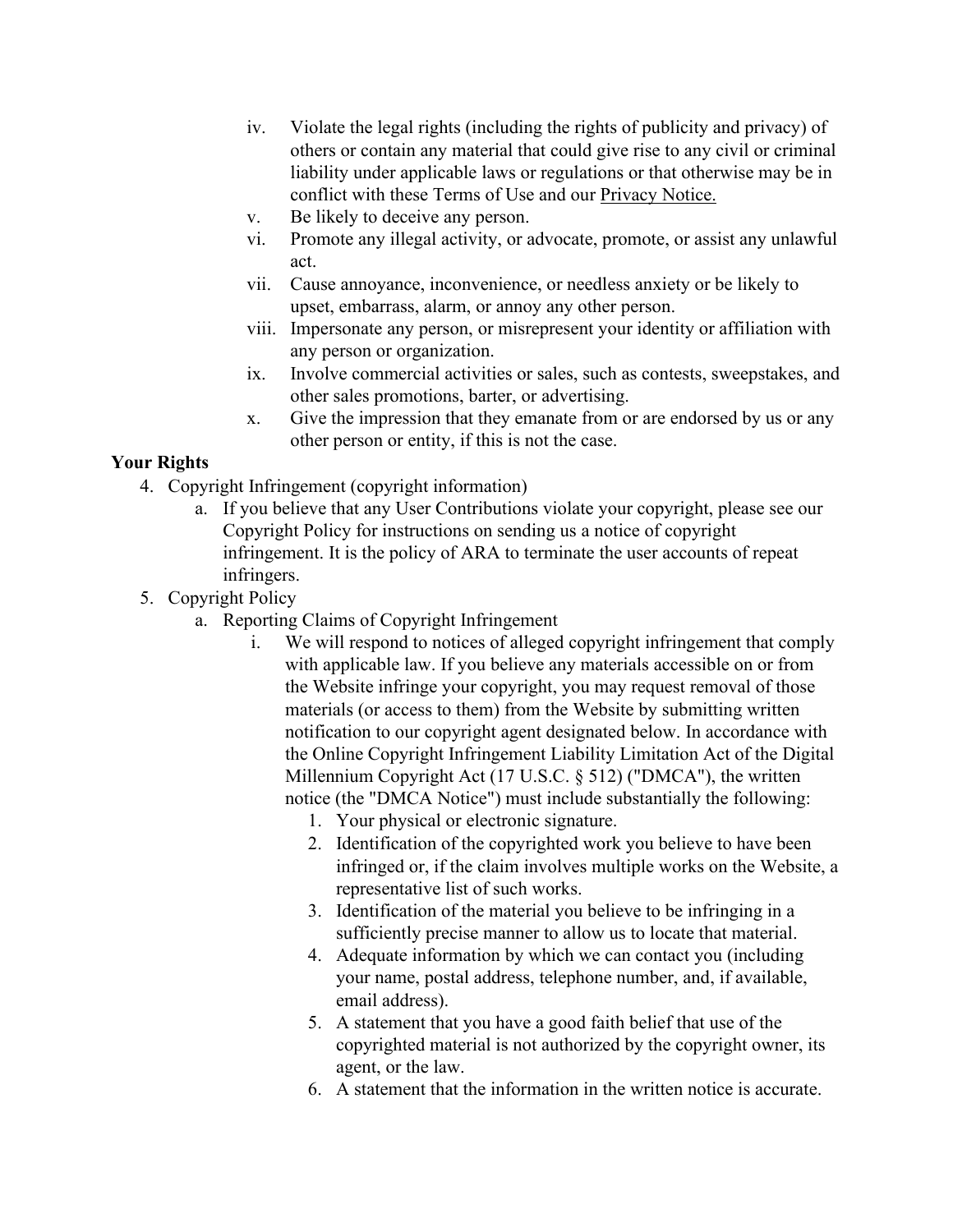- 7. A statement, under penalty of perjury, that you are authorized to act on behalf of the copyright owner.
- ii. Our designated copyright agent to receive DMCA Notices is: Jacob Pender American Rental Association 1900 19th Street, Moline, IL 61265 1-800-334-2177 jacob.pender@ararental.org
- iii. If you fail to comply with all of the requirements of Section  $512(c)(3)$  of the DMCA, your DMCA Notice may not be effective.
- iv. Please be aware that if you knowingly materially misrepresent that material or activity on the Website is infringing your copyright, you may be held liable for damages (including costs and attorneys' fees) under Section 512(f) of the DMCA.
- b. Counter Notification Procedures
	- i. If you believe that material you posted on the Website was removed or access to it was disabled by mistake or misidentification, you may file a counter notification with us (a "Counter Notice") by submitting written notification to our copyright agent designated above. Pursuant to the DMCA, the Counter Notice must include substantially the following:
		- 1. Your physical or electronic signature.
		- 2. An identification of the material that has been removed or to which access has been disabled and the location at which the material appeared before it was removed or access disabled.
		- 3. Adequate information by which we can contact you (including your name, postal address, telephone number, and, if available, email address).
		- 4. A statement under penalty of perjury by you that you have a good faith belief that the material identified above was removed or disabled as a result of a mistake or misidentification of the material to be removed or disabled.
		- 5. A statement that you will consent to the jurisdiction of the Federal District Court for the judicial district in which your address is located (or if you reside outside the United States for any judicial district in which the Website may be found) and that you will accept service from the person (or an agent of that person) who provided the Website with the complaint at issue.
	- ii. The DMCA allows us to restore the removed content if the party filing the original DMCA Notice does not file a court action against you within ten business days of receiving the copy of your Counter Notice.
	- iii. Please be aware that if you knowingly materially misrepresent that material or activity on the Website was removed or disabled by mistake or misidentification, you may be held liable for damages (including costs and attorneys' fees) under Section 512(f) of the DMCA.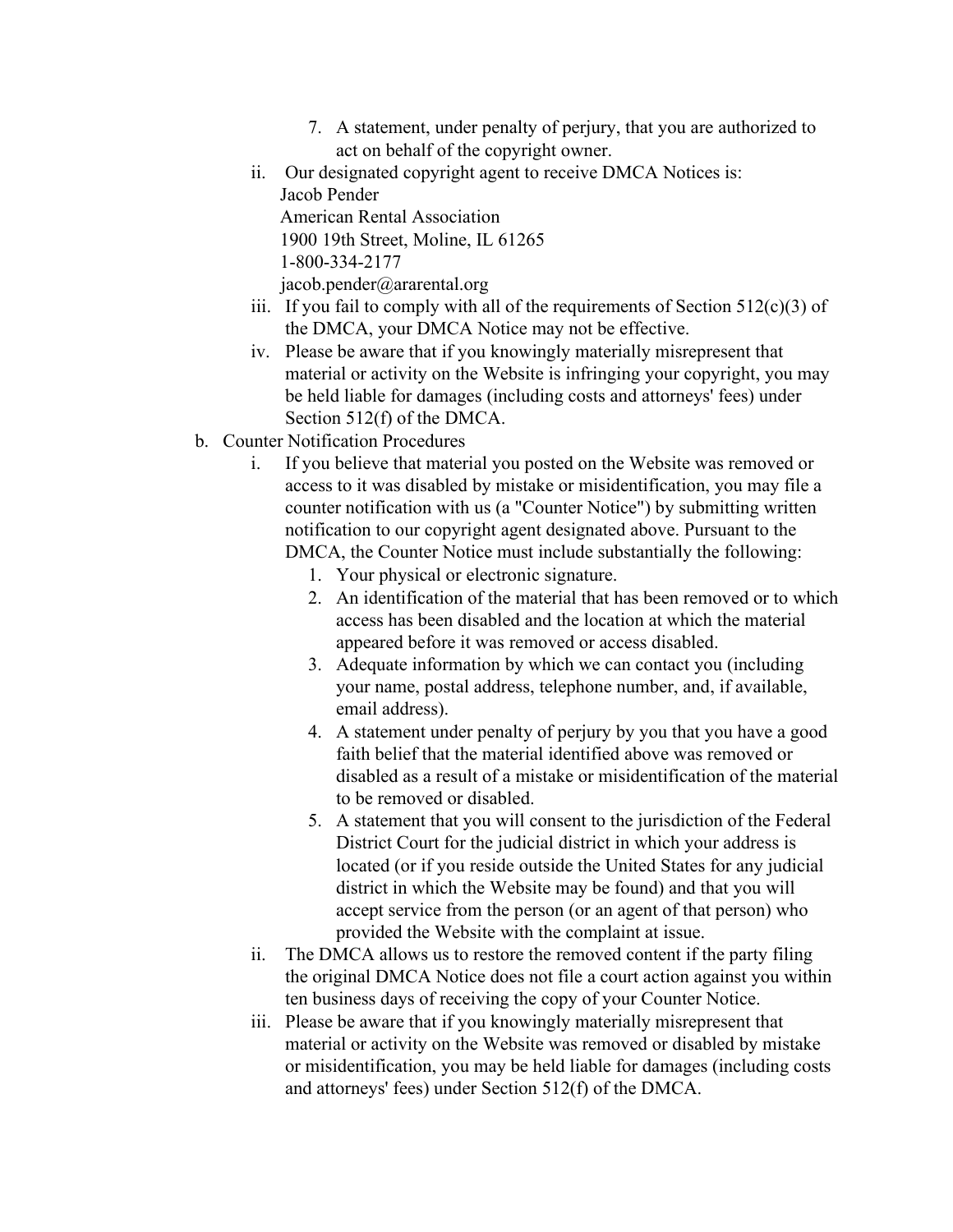### **What We Present On The Web**

- 1. Reliance on Information Posted
	- a. The information presented on or through the Website is made available solely for general information purposes. We do not warrant the accuracy, completeness, or usefulness of this information. Any reliance you place on such information is strictly at your own risk. We disclaim all liability and responsibility arising from any reliance placed on such materials by you or any other visitor to the Website, or by anyone who may be informed of any of its contents.
	- b. This Website may include content provided by third parties, including User Contributions, materials provided by other users, bloggers, and third-party licensors, syndicators, aggregators, and/or reporting services. ARA has not independently verified, and does not endorse the information conveyed by the content. All statements and/or opinions expressed in this content, and all articles and responses to questions and other content, other than the content provided by ARA, are solely the opinions and the responsibility of the person or entity providing such content. This content does not necessarily reflect the opinion of ARA. ARA is not responsible, or liable to you or any third party, for the content or accuracy of any content provided by any third parties. Your use and reliance on this content should be based on your personal judgment and is at your own risk, and you assume full responsibility and risk of loss, including physical injury, resulting from the use of this content.
- 2. Changes to the Website
	- a. We may update the content on this Website from time to time, but its content is not necessarily complete or up-to-date. We are under no obligation to update such material.
- 3. Information About You and Your Visits to the Website
	- a. All information we collect on this Website is subject to ou[r Privacy Notice.](http://www.ararental.org/privacy) By using the Website, you consent to all actions taken by us with respect to your information in compliance with the Privacy Notice.
- 4. Online Purchases and Other Terms and Conditions
	- a. All purchases through our site or other transactions for the sale of goods, services, or information formed through the Website, or resulting from visits made by you, are governed by our [Terms of Sale,](https://www.ararental.org/Portals/0/Documents/ARA%20Terms%20of%20Sale%20Policy.pdf) which are hereby incorporated into these Terms of Use.
	- b. Additional terms and conditions may also apply to specific portions, services, or features of the Website. All such additional terms and conditions are hereby incorporated by this reference into these Terms of Use.
- 5. Linking to the Website and Social Media Features
	- a. You may link to our homepage, provided you do so in a way that is fair and legal and does not damage our reputation or take advantage of it, but you must not establish a link in such a way as to suggest any form of association, approval, or endorsement on our part without our express written consent.
	- b. This Website may provide certain social media features that enable you to: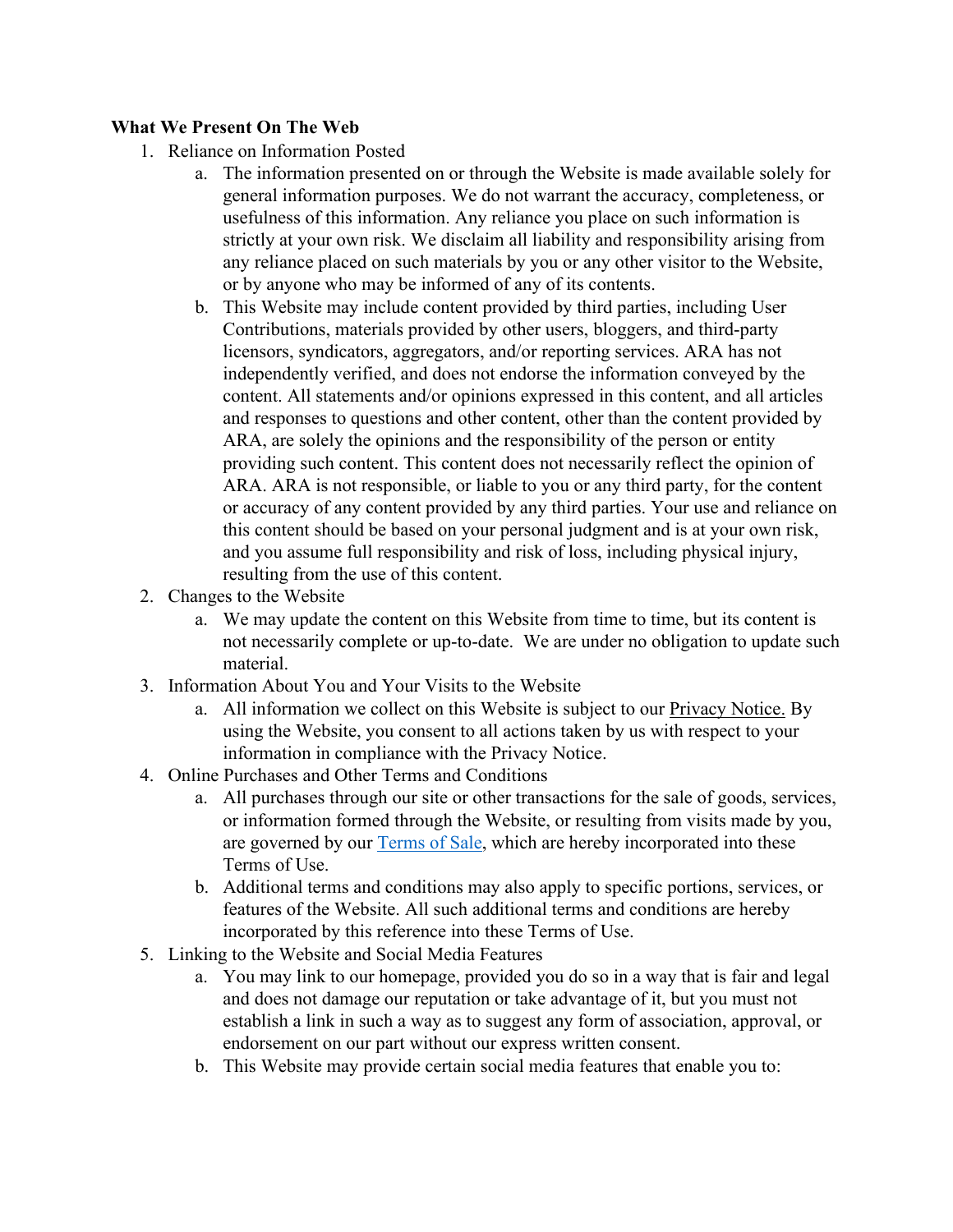- i. Link from your own or certain third-party websites to certain content on this Website.
- ii. Send emails or other communications with certain content, or links to certain content, on this Website.
- iii. Cause limited portions of content on this Website to be displayed or appear to be displayed on your own or certain third-party websites.
- c. You may use these features solely as they are provided by us, solely with respect to the content they are displayed with and otherwise in accordance with any additional terms and conditions we provide with respect to such features. Subject to the foregoing, you must not:
	- i. Establish a link from any website that is not owned by you.
	- ii. Cause the Website or portions of it to be displayed on, or appear to be displayed by, any other site, for example, framing, deep linking, or in-line linking.
	- iii. Link to any part of the Website other than the homepage.
	- iv. Otherwise take any action with respect to the materials on this Website that is inconsistent with any other provision of these Terms of Use.
- d. The website from which you are linking, or on which you make certain content accessible, must comply in all respects with the Content Standards set out in these Terms of Use. If You cannot comply with this requirement then You must not link or make content accessible from such website.
- e. You agree to cooperate with us in causing any unauthorized framing or linking immediately to stop. We reserve the right to withdraw linking permission without notice.
- f. We may disable all or any social media features and any links at any time without notice in our discretion.
- 6. Links from the Website
	- a. If the Website contains links to other sites and resources provided by third parties, these links are provided for your convenience only. This includes links contained in advertisements, including banner advertisements and sponsored links. We have no control over the contents of those sites or resources, and accept no responsibility for them or for any loss or damage that may arise from your use of them. If you decide to access any of the third-party websites linked to this Website, you do so entirely at your own risk and subject to the terms and conditions of use for such websites.
- 7. Geographic Restrictions
	- a. The owner of the Website is based in the State of Illinois in the United States. We provide this Website for use only by persons located in the United States. We make no claims that the Website or any of its content is accessible or appropriate outside of the United States. Access to the Website may not be legal by certain persons or in certain countries. If you access the Website from outside the United States, you do so on your own initiative and are responsible for compliance with local laws.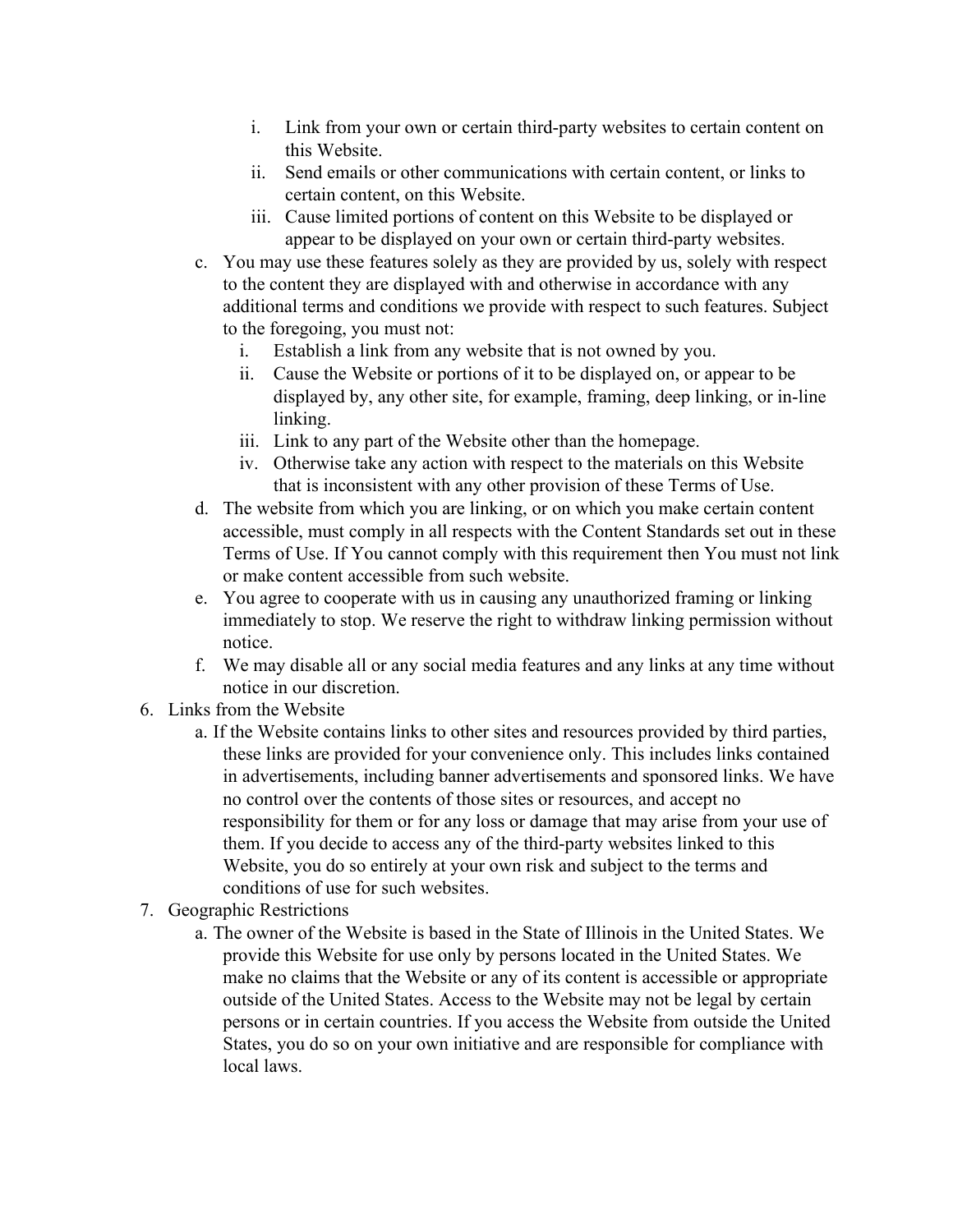#### **Disclaimer**

- 1. Disclaimer of Warranties
	- a. You understand that we cannot and do not guarantee or warrant that files available for downloading from the internet or the Website will be free of viruses or other destructive code. You are responsible for implementing sufficient procedures and checkpoints to satisfy your particular requirements for anti-virus protection and accuracy of data input and output, and for maintaining a means external to our site for any reconstruction of any lost data. TO THE FULLEST EXTENT PROVIDED BY LAW, WE WILL NOT BE LIABLE FOR ANY LOSS OR DAMAGE CAUSED BY A DISTRIBUTED DENIAL-OF-SERVICE ATTACK, VIRUSES, OR OTHER TECHNOLOGICALLY HARMFUL MATERIAL THAT MAY INFECT YOUR COMPUTER EQUIPMENT, COMPUTER PROGRAMS, DATA, OR OTHER PROPRIETARY MATERIAL DUE TO YOUR USE OF THE WEBSITE OR ANY SERVICES OR ITEMS OBTAINED THROUGH THE WEBSITE OR TO YOUR DOWNLOADING OF ANY MATERIAL POSTED ON IT, OR ON ANY WEBSITE LINKED TO IT.
	- b. YOUR USE OF THE WEBSITE, ITS CONTENT, AND ANY SERVICES OR ITEMS OBTAINED THROUGH THE WEBSITE IS AT YOUR OWN RISK. THE WEBSITE, ITS CONTENT, AND ANY SERVICES OR ITEMS OBTAINED THROUGH THE WEBSITE ARE PROVIDED ON AN "AS IS" AND "AS AVAILABLE" BASIS, WITHOUT ANY WARRANTIES OF ANY KIND, EITHER EXPRESS OR IMPLIED. NEITHER ARA NOR ANY PERSON ASSOCIATED WITH ARA MAKES ANY WARRANTY OR REPRESENTATION WITH RESPECT TO THE COMPLETENESS, SECURITY, RELIABILITY, QUALITY, ACCURACY, OR AVAILABILITY OF THE WEBSITE. WITHOUT LIMITING THE FOREGOING, NEITHER ARA NOR ANYONE ASSOCIATED WITH ARA REPRESENTS OR WARRANTS THAT THE WEBSITE, ITS CONTENT, OR ANY SERVICES OR ITEMS OBTAINED THROUGH THE WEBSITE WILL BE ACCURATE, RELIABLE, ERROR-FREE, OR UNINTERRUPTED, THAT DEFECTS WILL BE CORRECTED, THAT OUR SITE OR THE SERVER THAT MAKES IT AVAILABLE ARE FREE OF VIRUSES OR OTHER HARMFUL COMPONENTS, OR THAT THE WEBSITE OR ANY SERVICES OR ITEMS OBTAINED THROUGH THE WEBSITE WILL OTHERWISE MEET YOUR NEEDS OR EXPECTATIONS.
	- c. TO THE FULLEST EXTENT PROVIDED BY LAW, ARA HEREBY DISCLAIMS ALL WARRANTIES OF ANY KIND, WHETHER EXPRESS OR IMPLIED, STATUTORY, OR OTHERWISE, INCLUDING BUT NOT LIMITED TO ANY WARRANTIES OF MERCHANTABILITY, NONINFRINGEMENT, AND FITNESS FOR PARTICULAR PURPOSE.
	- d. THE FOREGOING DOES NOT AFFECT ANY WARRANTIES THAT CANNOT BE EXCLUDED OR LIMITED UNDER APPLICABLE LAW.
- 2. Limitation on Liability
	- a. TO THE FULLEST EXTENT PROVIDED BY LAW, IN NO EVENT WILL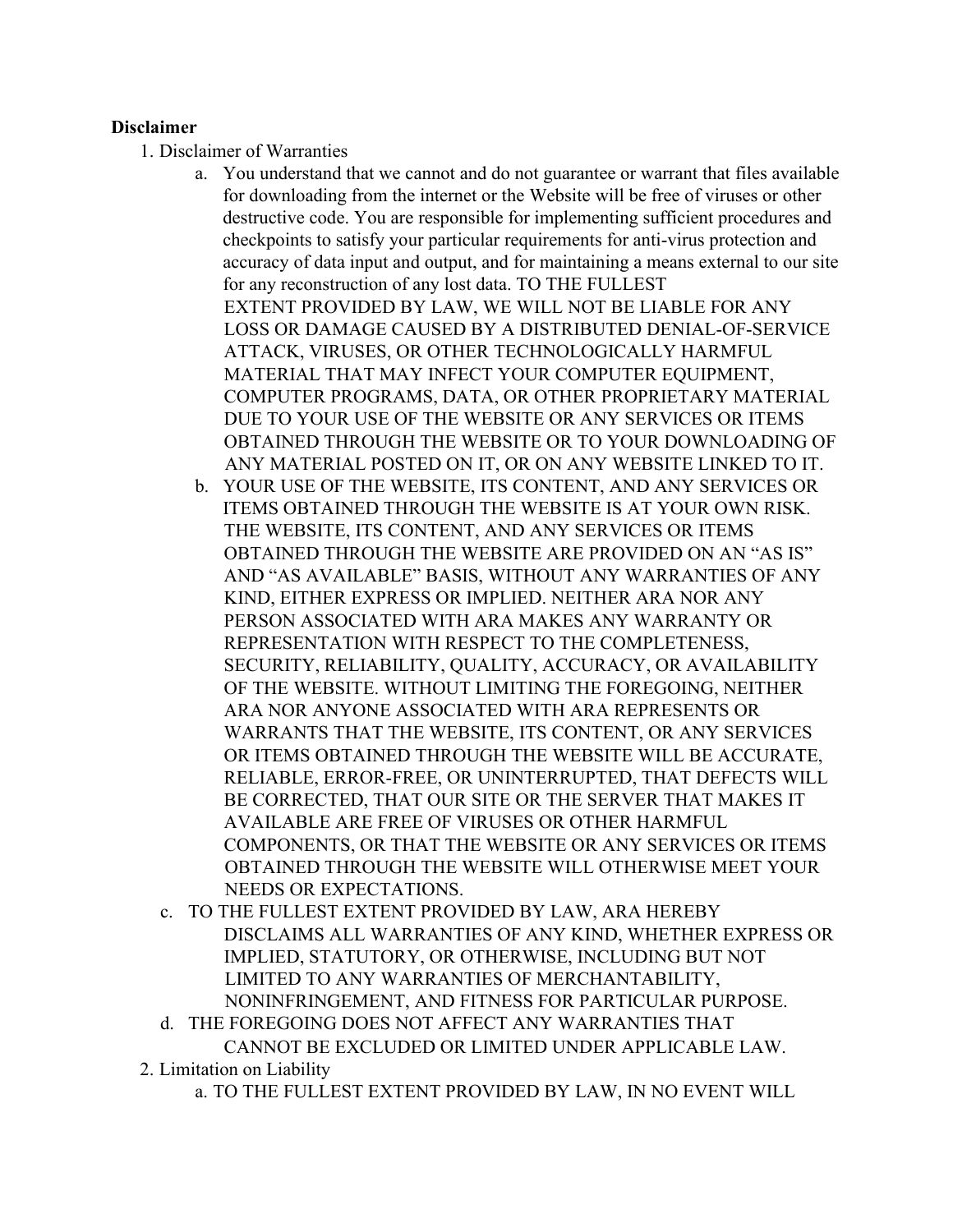ARA, ITS AFFILIATES, OR THEIR LICENSORS, SERVICE PROVIDERS, EMPLOYEES, AGENTS, OFFICERS, OR DIRECTORS BE LIABLE FOR DAMAGES OF ANY KIND, UNDER ANY LEGAL THEORY, ARISING OUT OF OR IN CONNECTION WITH YOUR USE, OR INABILITY TO USE, THE WEBSITE, ANY WEBSITES LINKED TO IT, ANY CONTENT ON THE WEBSITE OR SUCH OTHER WEBSITES, INCLUDING ANY DIRECT, INDIRECT, SPECIAL, INCIDENTAL, CONSEQUENTIAL, OR PUNITIVE DAMAGES, INCLUDING BUT NOT LIMITED TO, PERSONAL INJURY, PAIN AND SUFFERING, EMOTIONAL DISTRESS, LOSS OF REVENUE, LOSS OF PROFITS, LOSS OF BUSINESS OR ANTICIPATED SAVINGS, LOSS OF USE, LOSS OF GOODWILL, LOSS OF DATA, AND WHETHER CAUSED BY TORT (INCLUDING NEGLIGENCE), BREACH OF CONTRACT, OR OTHERWISE, EVEN IF FORESEEABLE.

- 3. Indemnification
	- a. You agree to defend, indemnify, and hold harmless ARA, its affiliates, licensors, and service providers, and its and their respective officers, directors, employees, contractors, agents, licensors, suppliers, successors, and assigns from and against any allegations, claims, liabilities, damages, judgments, awards, losses, costs, expenses, or fees (including reasonable attorneys' fees) arising out of or relating to your violation of these Terms of Use or your use of the Website, including, but not limited to, your User Contributions, any use of the Website's content, services, and products other than as expressly authorized in these Terms of Use, your use of any information obtained from the Website, your violation of a third party's right, including any intellectual property or privacy right, or damage to a third party. This indemnification provision shall survive these Terms of Use and your use of the Website.
- 4. Governing Law and Jurisdiction
	- a. All matters relating to the Website and these Terms of Use, and any dispute or claim arising therefrom or related thereto (in each case, including non-contractual disputes or claims), shall be governed by and construed in accordance with the internal laws of the State of Illinois without giving effect to any choice or conflict of law provision or rule (whether of the State of Illinois or any other jurisdiction).
	- b. Any legal suit, action, or proceeding arising out of, or related to, these Terms of Use or the Website shall be instituted exclusively in the federal courts of the United States or the courts of the State of Illinois, in each case located in the City of Moline and County of Rock Island, although we retain the right to bring any suit, action, or proceeding against you for breach of these Terms of Use in your country of residence or any other relevant country. You waive any and all objections to the exercise of jurisdiction over you by such courts and to venue in such courts.
- 5. Arbitration
	- a. At ARA's sole discretion, it may require You to submit any disputes arising from these Terms of Use or use of the Website, including disputes arising from or concerning their interpretation, violation, invalidity, non-performance, or